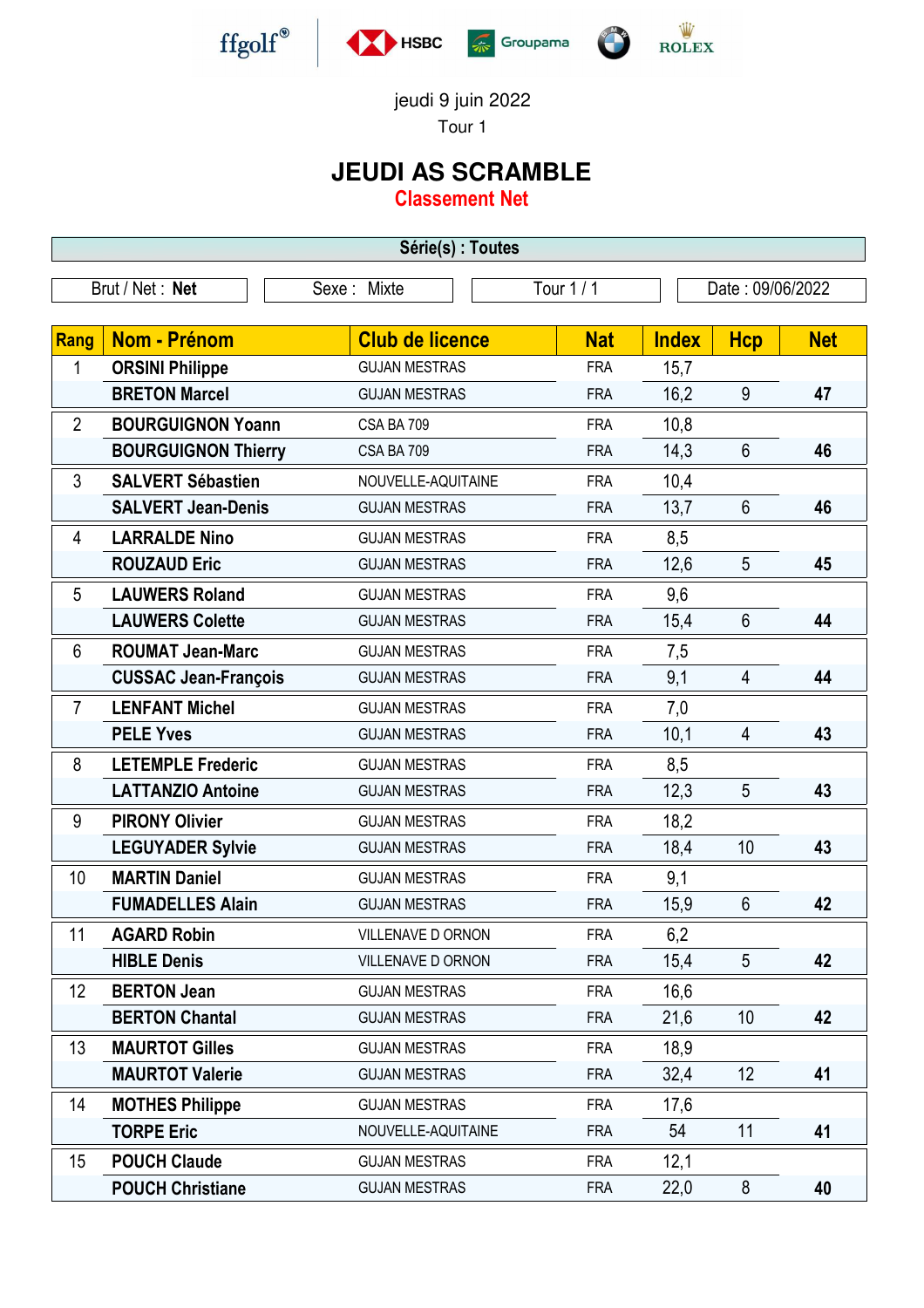| <b>Rang</b> | Nom - Prénom                   | <b>Club de licence</b> | <b>Nat</b> | <b>Index</b> | Hcp             | <b>Net</b> |
|-------------|--------------------------------|------------------------|------------|--------------|-----------------|------------|
| 16          | <b>LEPONT Pierrick</b>         | <b>GUJAN MESTRAS</b>   | <b>FRA</b> | 20,2         |                 |            |
|             | <b>LAYGUE Daniel</b>           | <b>GUJAN MESTRAS</b>   | <b>FRA</b> | 21,2         | 11              | 40         |
| 17          | <b>CHIBANE Bruno</b>           | <b>PESSAC</b>          | <b>FRA</b> | 25,5         |                 |            |
|             | <b>DEBAS Catherine</b>         | <b>PESSAC</b>          | <b>FRA</b> | 32,2         | 14              | 40         |
| 18          | <b>FILLAUD Samuel</b>          | NOUVELLE-AQUITAINE     | <b>FRA</b> | 5,0          |                 |            |
|             | <b>BLANCHET Valentin</b>       | <b>BORDEAUX LAC</b>    | <b>FRA</b> | 13,1         | $\overline{4}$  | 39         |
| 19          | <b>LOPEZ Michel</b>            | <b>GUJAN MESTRAS</b>   | <b>FRA</b> | 20,7         |                 |            |
|             | <b>DEXANT Jacques</b>          | <b>GUJAN MESTRAS</b>   | <b>FRA</b> | 24,2         | 12              | 39         |
| 20          | <b>PENA Carlos</b>             | <b>GUJAN MESTRAS</b>   | <b>FRA</b> | 9,3          |                 |            |
|             | <b>COURROUYAN Alain</b>        | <b>GUJAN MESTRAS</b>   | <b>FRA</b> | 12,2         | $5\overline{)}$ | 39         |
| 21          | <b>VERNOUX Jean</b>            | <b>GUJAN MESTRAS</b>   | <b>FRA</b> | 15,9         |                 |            |
|             | <b>DROUET Pascale</b>          | <b>GUJAN MESTRAS</b>   | <b>FRA</b> | 37           | 10              | 39         |
| 22          | <b>LAURENT Bernard</b>         | <b>GUJAN MESTRAS</b>   | <b>FRA</b> | 18,8         |                 |            |
|             | <b>DELPEUCH Christian</b>      | <b>TEYNAC</b>          | <b>FRA</b> | 23,0         | 11              | 38         |
| 23          | <b>CAZARRE Jean-Robert</b>     | <b>GUJAN MESTRAS</b>   | <b>FRA</b> | 10,2         |                 |            |
|             | <b>PERRET Elyane</b>           | <b>GUJAN MESTRAS</b>   | <b>FRA</b> | 19,8         | $\overline{7}$  | 38         |
| 24          | <b>WORMSER Eric</b>            | <b>GUJAN MESTRAS</b>   | <b>FRA</b> | 18,8         |                 |            |
|             | <b>WORMSER Miriam</b>          | <b>GUJAN MESTRAS</b>   | <b>FRA</b> | 30,5         | 12              | 36         |
| 25          | <b>CAMPOS Patrice</b>          | <b>GUJAN MESTRAS</b>   | <b>FRA</b> | 19,8         |                 |            |
|             | <b>SIARRI André</b>            | <b>GUJAN MESTRAS</b>   | <b>FRA</b> | 30,9         | 11              | 35         |
| 26          | <b>MARSAC Jean-Louis</b>       | NOUVELLE-AQUITAINE     | <b>FRA</b> | 16,3         |                 |            |
|             | <b>BUSQUET Yves</b>            | NOUVELLE-AQUITAINE     | <b>FRA</b> | 27,2         | 10              | 33         |
| 27          | <b>HUCHET Jean-Pierre</b>      | <b>GUJAN MESTRAS</b>   | <b>FRA</b> | 28,0         |                 |            |
|             | <b>MEERSSEMAN Christian</b>    | <b>GUJAN MESTRAS</b>   | <b>FRA</b> | 54           | 13              | 33         |
| 28          | <b>PAU Thierry</b>             | <b>GUJAN MESTRAS</b>   | <b>FRA</b> | 31,4         |                 |            |
|             | <b>D'AGUANNO Jacques</b>       | NOUVELLE-AQUITAINE     | <b>FRA</b> | 36,7         | 13              | 31         |
| 29          | <b>GOBERT Olivier</b>          | <b>GUJAN MESTRAS</b>   | <b>FRA</b> | 27,1         |                 |            |
|             | <b>VESCHEMBES Jean-Jacques</b> | <b>GUJAN MESTRAS</b>   | <b>FRA</b> | 28,6         | 13              | 30         |
| 30          | <b>DEGRAVE Bernard</b>         | <b>GUJAN MESTRAS</b>   | <b>FRA</b> | 30,0         |                 |            |
|             | <b>DEGRAVE Brigitte</b>        | <b>GUJAN MESTRAS</b>   | <b>FRA</b> | 43           | 14              | 23         |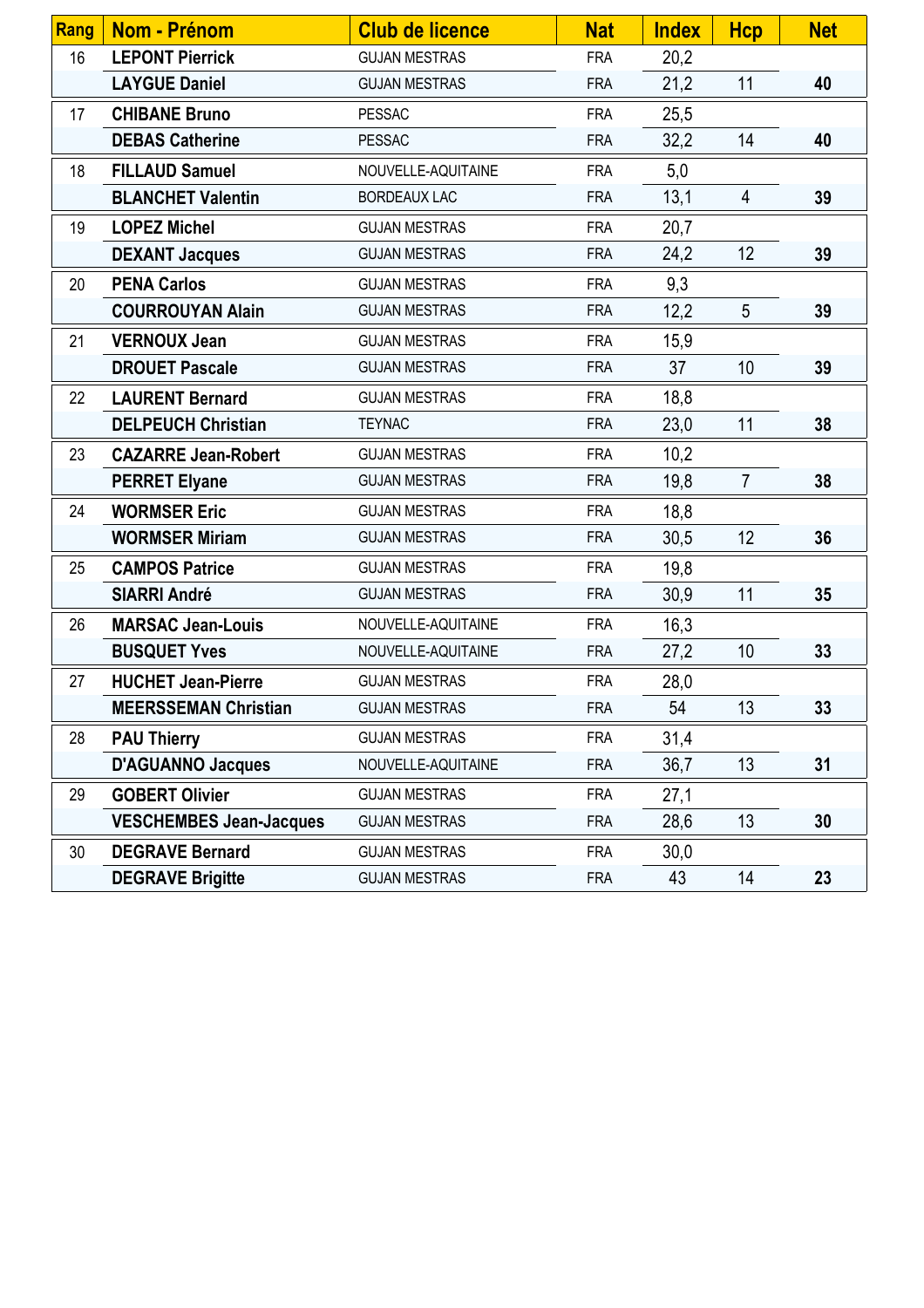





jeudi 9 juin 2022

Tour 1

## **JEUDI AS SCRAMBLE**

**Classement Brut**

| Série(s) : Toutes |                             |                        |            |                  |                 |             |  |
|-------------------|-----------------------------|------------------------|------------|------------------|-----------------|-------------|--|
|                   | Brut / Net: Brut            | Sexe: Mixte            | Tour 1 / 1 | Date: 09/06/2022 |                 |             |  |
| Rang              | <b>Nom - Prénom</b>         | <b>Club de licence</b> | <b>Nat</b> | <b>Index</b>     | <b>Hcp</b>      | <b>Brut</b> |  |
| 1                 | <b>LARRALDE Nino</b>        | <b>GUJAN MESTRAS</b>   | <b>FRA</b> | 8,5              |                 |             |  |
|                   | <b>ROUZAUD Eric</b>         | <b>GUJAN MESTRAS</b>   | <b>FRA</b> | 12,6             | 5               | 40          |  |
| $\overline{2}$    | <b>BOURGUIGNON Yoann</b>    | CSA BA 709             | <b>FRA</b> | 10,8             |                 |             |  |
|                   | <b>BOURGUIGNON Thierry</b>  | CSA BA 709             | <b>FRA</b> | 14,3             | $6\phantom{1}6$ | 40          |  |
| 3                 | <b>SALVERT Sébastien</b>    | NOUVELLE-AQUITAINE     | <b>FRA</b> | 10,4             |                 |             |  |
|                   | <b>SALVERT Jean-Denis</b>   | <b>GUJAN MESTRAS</b>   | <b>FRA</b> | 13,7             | $6\phantom{1}$  | 40          |  |
| 4                 | <b>ROUMAT Jean-Marc</b>     | <b>GUJAN MESTRAS</b>   | <b>FRA</b> | 7,5              |                 |             |  |
|                   | <b>CUSSAC Jean-François</b> | <b>GUJAN MESTRAS</b>   | <b>FRA</b> | 9,1              | $\overline{4}$  | 40          |  |
| 5                 | <b>LENFANT Michel</b>       | <b>GUJAN MESTRAS</b>   | <b>FRA</b> | 7,0              |                 |             |  |
|                   | <b>PELE Yves</b>            | <b>GUJAN MESTRAS</b>   | <b>FRA</b> | 10,1             | 4               | 39          |  |
| 6                 | <b>LETEMPLE Frederic</b>    | <b>GUJAN MESTRAS</b>   | <b>FRA</b> | 8,5              |                 |             |  |
|                   | <b>LATTANZIO Antoine</b>    | <b>GUJAN MESTRAS</b>   | <b>FRA</b> | 12,3             | 5               | 38          |  |
| $\overline{7}$    | <b>LAUWERS Roland</b>       | <b>GUJAN MESTRAS</b>   | <b>FRA</b> | 9,6              |                 |             |  |
|                   | <b>LAUWERS Colette</b>      | <b>GUJAN MESTRAS</b>   | <b>FRA</b> | 15,4             | $6\phantom{1}6$ | 38          |  |
| 8                 | <b>ORSINI Philippe</b>      | <b>GUJAN MESTRAS</b>   | <b>FRA</b> | 15,7             |                 |             |  |
|                   | <b>BRETON Marcel</b>        | <b>GUJAN MESTRAS</b>   | <b>FRA</b> | 16,2             | 9               | 38          |  |
| 9                 | <b>AGARD Robin</b>          | VILLENAVE D ORNON      | <b>FRA</b> | 6,2              |                 |             |  |
|                   | <b>HIBLE Denis</b>          | VILLENAVE D ORNON      | <b>FRA</b> | 15,4             | 5               | 37          |  |
| 10                | <b>MARTIN Daniel</b>        | <b>GUJAN MESTRAS</b>   | <b>FRA</b> | 9,1              |                 |             |  |
|                   | <b>FUMADELLES Alain</b>     | <b>GUJAN MESTRAS</b>   | <b>FRA</b> | 15,9             | $6\phantom{1}$  | 36          |  |
| 11                | <b>FILLAUD Samuel</b>       | NOUVELLE-AQUITAINE     | <b>FRA</b> | 5,0              |                 |             |  |
|                   | <b>BLANCHET Valentin</b>    | <b>BORDEAUX LAC</b>    | <b>FRA</b> | 13,1             | 4               | 35          |  |
| 12                | <b>PENA Carlos</b>          | <b>GUJAN MESTRAS</b>   | <b>FRA</b> | 9,3              |                 |             |  |
|                   | <b>COURROUYAN Alain</b>     | <b>GUJAN MESTRAS</b>   | <b>FRA</b> | 12,2             | 5               | 34          |  |
| 13                | <b>PIRONY Olivier</b>       | <b>GUJAN MESTRAS</b>   | <b>FRA</b> | 18,2             |                 |             |  |
|                   | <b>LEGUYADER Sylvie</b>     | <b>GUJAN MESTRAS</b>   | <b>FRA</b> | 18,4             | 10              | 33          |  |
| 14                | <b>BERTON Jean</b>          | <b>GUJAN MESTRAS</b>   | <b>FRA</b> | 16,6             |                 |             |  |
|                   | <b>BERTON Chantal</b>       | <b>GUJAN MESTRAS</b>   | <b>FRA</b> | 21,6             | 10              | 32          |  |
| 15                | <b>POUCH Claude</b>         | <b>GUJAN MESTRAS</b>   | <b>FRA</b> | 12,1             |                 |             |  |
|                   | <b>POUCH Christiane</b>     | <b>GUJAN MESTRAS</b>   | <b>FRA</b> | 22,0             | $\bf 8$         | 32          |  |